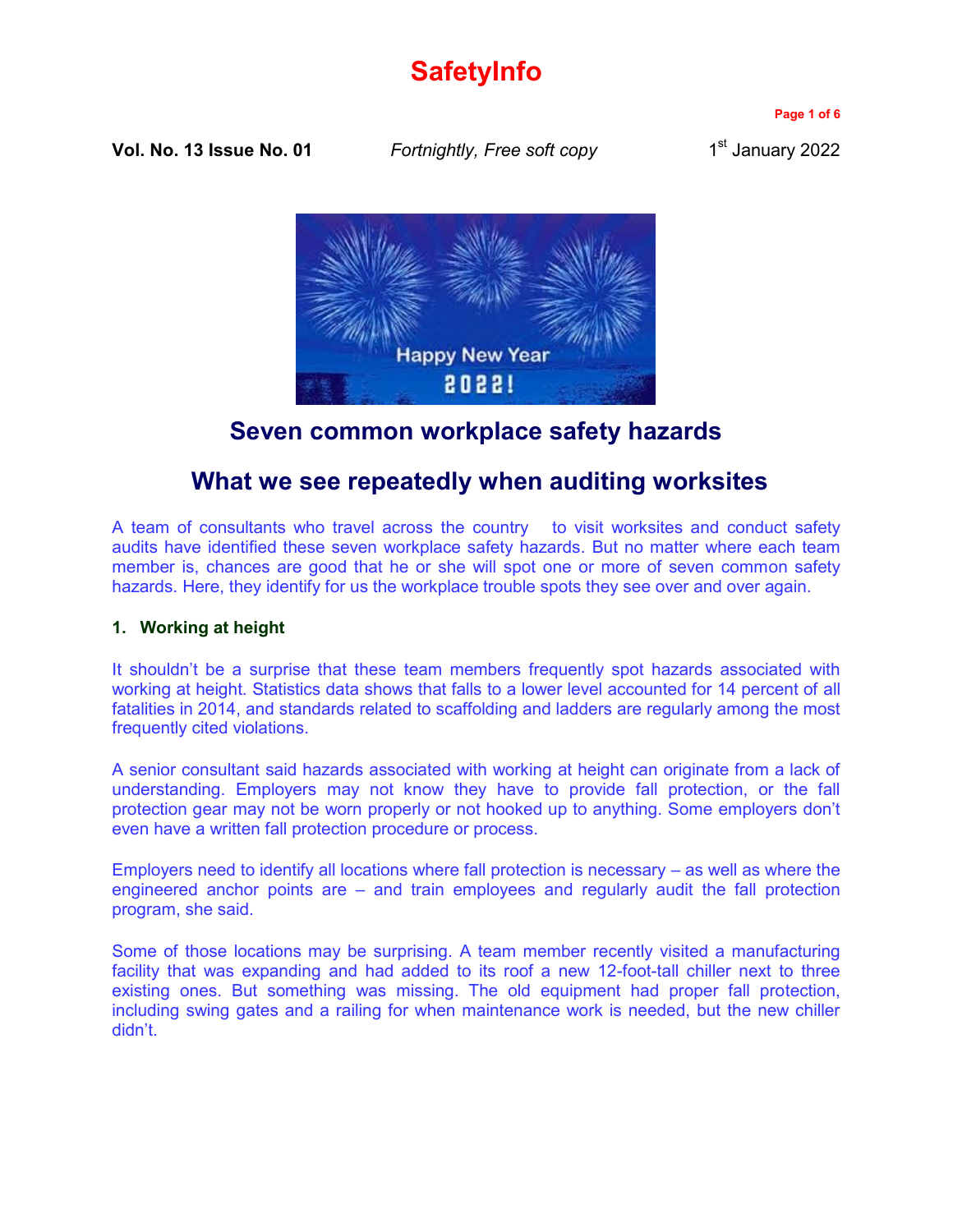"The fall hazard was not about doing work and falling off the roof – it was the equipment on top of that roof," thie team member said. "These are hidden places you don't go to very often, and you just don't think about it."

He cites this case as an example of the need for safety professionals to have a seat at the table when decisions on design or purchases are made. Their input, he said, can save employers time and money.

More advice: Buy the correct-sized gear for workers, and keep in mind that although some work environments may have anchor points readily available, other locations may need an engineer to install them. Remind employees to hook to the anchor point when working at height, and keep a close eye on how well personal protective equipment is holding up. Environments with sharp edges, chemicals or welding, for example, can weaken a harness. Regularly inspect gear, and remove damaged PPE from service.

"Fall protection is like other PPE – it's not good forever and ever".

In some situations, it may be beneficial to forgo using personal fall protection equipment and instead build a platform with standard railings and a swing gate in front of a fixed ladder. Although such a platform costs money, He said, it may be less costly than creating a fall protection plan, buying the PPE, and training and re-training employees.

#### **2. Poor housekeeping**

Clutter blocking fire exits, aisles and emergency exits is a housekeeping problem that Rao, who is based in the Hyderabad as a manager of international consulting services, sees often.

Another common problem? Over-stacking loads on racks in a warehouse that bring them too close to a sprinkler head, which can limit the sprinkler's efficiency in an emergency. Clutter, leaks or standing water also can contribute to slips, trips and falls.

Workers shouldn't wait for housekeeping or sanitation crews to take care of these issues, he said. Instead, they should clean as they go. "Just because it's a dirty process doesn't mean you shouldn't clean up spills," he said.

If the clutter or spill requires specialized training to clean up, then employees need to alert their supervisor, who can send in the appropriate staff. Additionally, he recommends setting aside a few minutes at the end of each shift, or on a Friday afternoon, to clean up before leaving for the day.

When it comes to storage, employers need to make sure appropriate areas are made available, Rao said he often sees electrical rooms used inappropriately for storage, with supplies blocking electrical installations.

Even if clearance between the stored supplies and the circuit breakers is appropriate, Rao pointed out, employers need to consider situations that could arise in which someone would need easy access to that room.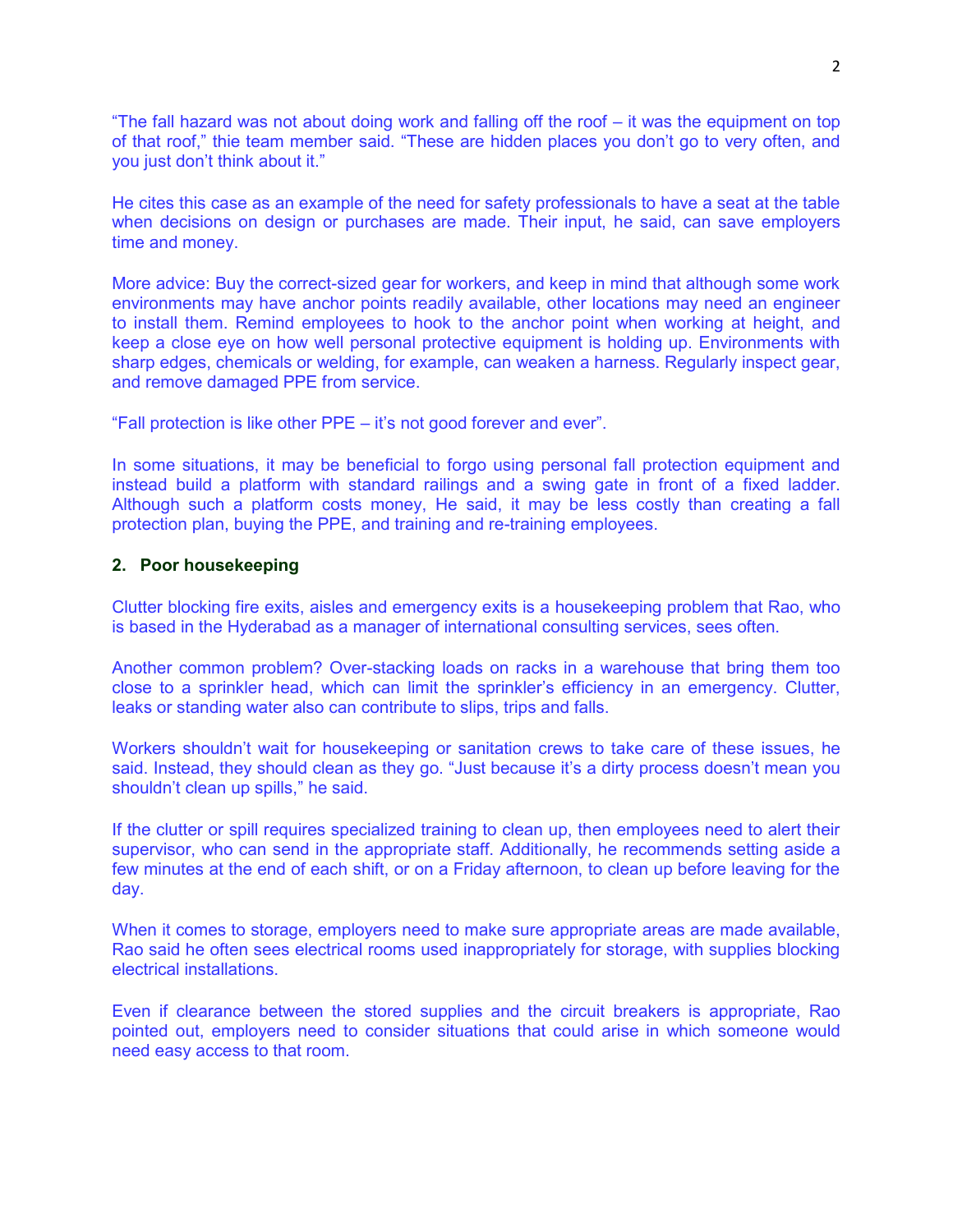"Think about an emergency where lights are out, something has gone wrong, and it's full of chairs," he said. "I wouldn't recommend storing anything in an electrical room beyond what's in the use of that room. I wouldn't recommend it at all."

#### **3. Electrical – Extension cords**

Blocked breakers aren't the only electrical hazard team members frequently see. Many electrical risks are related to inappropriate use of extension cords.

Rao often witnesses "daisy-chaining" – using multiple extension cords or power strips for a device. At one manufacturing facility Rao visited, he saw as many as five extension cords chained together.

"It was almost like Diwali lights," he said. "All you really saw were all these electrical cords everywhere."

Because the employer is a developer of prototype equipment, the layout of the manufacturing floor was regularly being changed. And in most other aspects, the employer was conscientious about safety – the extension cords being used were new and heavy-gauge, and the facility was very clean.

"They were trying to do the right thing, but it also made me think it's not really temporary," he said.

And that's the point: Although extension cords can be useful for temporarily supplying power for certain operations, the key word is "temporarily." When a cord is used for several weeks or months, he said, the authorities don't consider the use temporary. This opens the door for a violation.

Beyond that, extension cords lying on the ground for extended periods of time are a trip hazard. They also can be subject to traffic abuse if run over by forklifts or feet, which can wear down insulation and create shock hazards. When cords are daisy-chained, they can easily overdraw electricity from the circuits, causing the wires to heat up and potentially result in a fire.

Employers should assess whether extension cords are truly being used for temporary measures – perhaps to power a fan on an especially hot day. In such an event, Rao said, the cord should be gathered up at the end of the shift and stored. He recommends establishing a system to periodically inspect extension cords, and training employees on that system to ensure the cords stay in good working condition and worn-out cords are placed out of service.

Workers need to ensure they're using the right extension cord for the job. Typically, a more expensive cord has a heavier gauge, which allows it to take more power without getting hot. The same applies for using a single power strip to plug in several different devices – the power strip may not be rated for the combined wattage needed for all the high-draw appliances being plugged in.

If the extension cords are not being used for a temporary fix, employers should consider bringing in an electrician to drop in a line and outlet.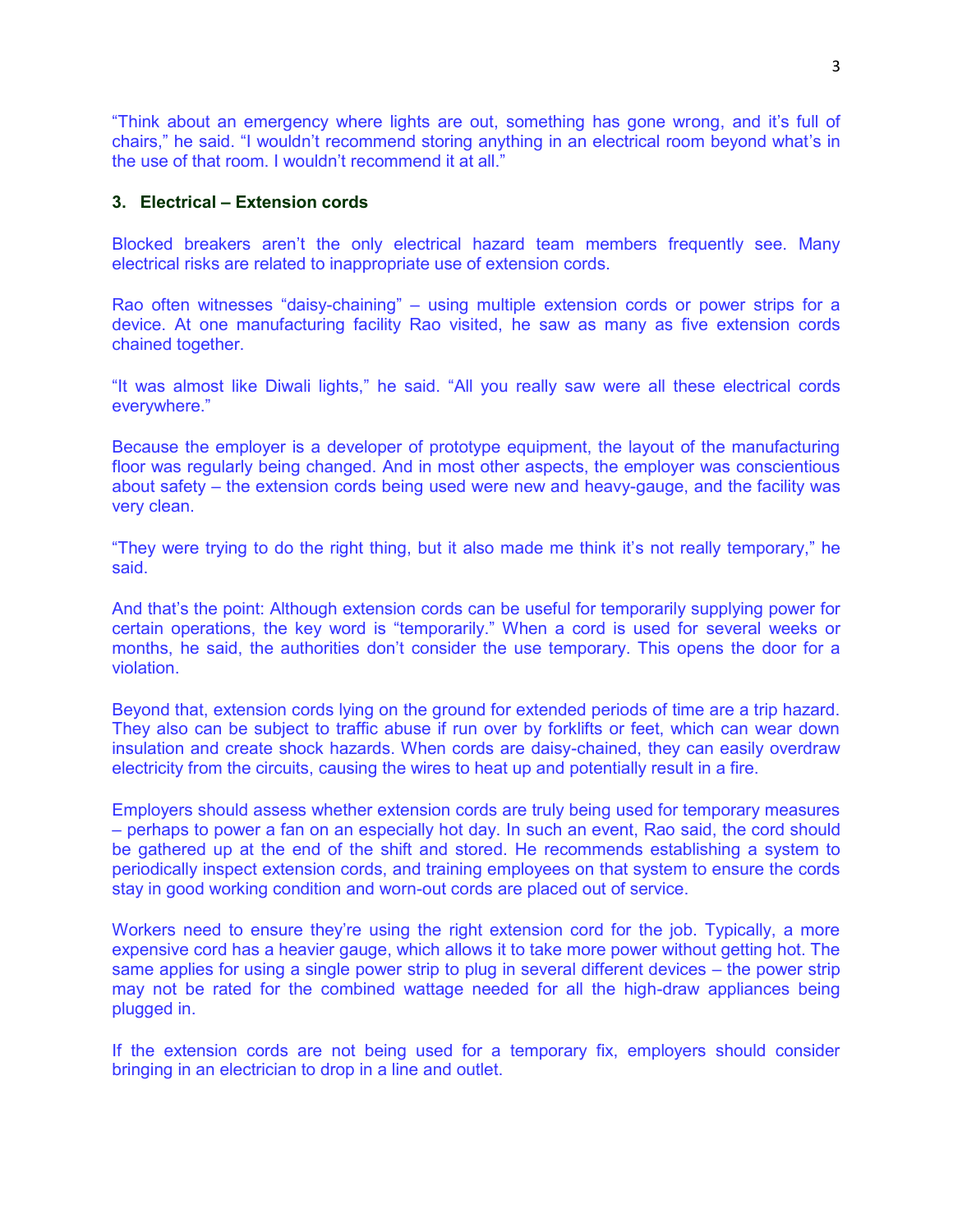### **4. Forklifts**

What's a leading cause of forklift-related hazards in the workplace? In Rao's experience, it's when workers feel compelled to work quickly.

"What dictates their activity is production," he said. "They're all under pressure, and when you're under pressure, they start taking shortcuts."

Shortcuts include driving with too large of a load or driving distracted. The end result may be hitting a rack, damaging a wall or product, or even injuring a co-worker.

How employers react to these occurrences is critical, but their responses often miss the mark Rao says. Rao said a common attitude after an incident is to blame the individual and instill discipline. The forklift driver is re-trained, re-tested and then put back into the system. But employers fail to identify the root cause, which often is not enough staff or trucks to manage the current workload.

Compounding these problems is a lack of maintenance and daily checks of trucks, and failing to segregate vehicles from pedestrians, Rao said. Trucks should be regularly inspected to ensure they are in proper working order, and employers should create designated walkways.

#### **5. Lockout/tagout**

Proper lockout/tagout procedures can help prevent serious injuries, but only if those procedures are followed.

"A lot of organizations, they've got the best procedures in place, but it's the implementation of the procedures that fails," Rao said.

Some examples:

- One employee may go home for the day with his lock on, and the next worker on duty cuts the lock.
- Workers may simply use a label on older equipment for which secure lockout is more difficult.
- Instead of installing a chain to lock a valve in place, a wire that can easily be cut may be used.

Even if all lockout/tagout steps are followed, faulty equipment can still lead to failures. Rao recalled a case in which an electrician doing rewiring work was shocked. The equipment was locked out, but the instruments he was using to check the system were tampered with and failed to read that the system was live and not isolated. The worker touched a live cable, causing a third-degree burn.

Violation of lockout/tagout procedures often boils down to three reasons:

- 1. Complacency
- 2. A rush to finish the work
- 3. Being unfamiliar with the equipment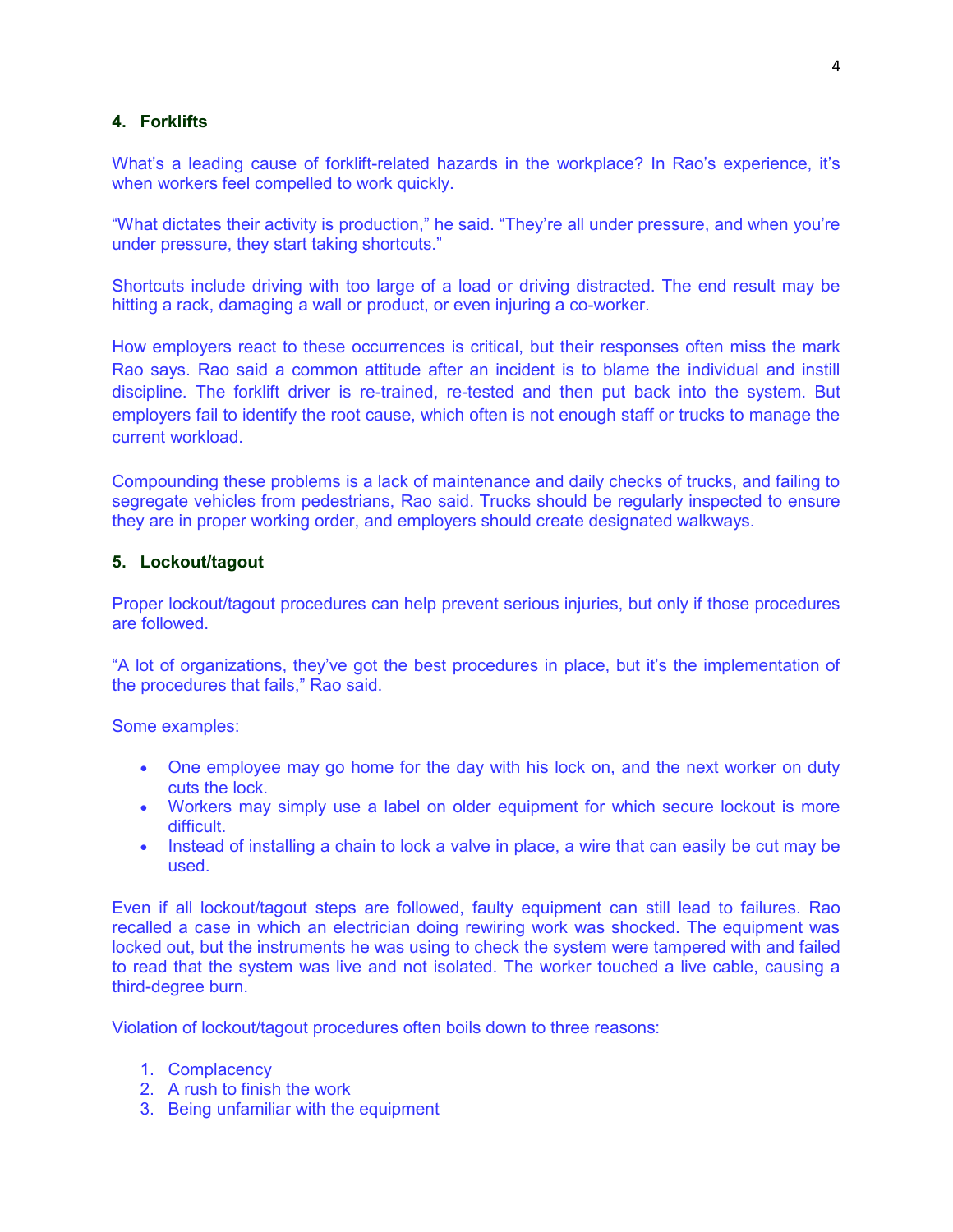Employers need to train employees on lockout/tagout and ensure they're qualified to carry out the procedures, Rao stressed.

#### **6. Chemicals**

Chemicals can be expensive, and workers in some industries may never know when they'll need to use a certain chemical again in the future. But according to Rao, this kind of thinking can lead to serious hazards.

"Before you know it, you have all these chemicals no one wants or needs," she said. "There'll be literally hundreds of chemicals on the shelves."

He added that although it may be easy to overlook a small, 5-gram bottle, those 5 grams can become unstable over time. For example, after a year or so, ether can degrade into explosive peroxide.

When an organization purchases and uses chemicals, it needs to have a control system, Rao said. It needs to know what the chemicals are for and why they were ordered.

Hazard Communication Standard requires facilities to keep an inventory of all products. Mark down the chemical's expiration date, and use the chemical by that date or dispose of it properly. This is more than just a safety issue, Rao said – stockpiling a huge cache of unwanted chemicals can be illegal. It also can be very expensive to dispose of large quantities of expired chemicals.

Another potential hazard is transferring chemicals from one container to another. Even if employees feel comfortable around the chemicals and have worked with them for years, the containers must be labeled as required under the hazcom standard.

Many other hazards are:

No safety data sheets available for stored chemicals;

Chemical containers not labeled;

Lack of instructions for use and handling of chemicals.

#### **7. Confined spaces**

Confined spaces can present a number of hazards. Rao said many tragedies involving confined spaces have occurred because an employer didn't issue a permit or failed to carry out a risk assessment.

In one scenario Rao encountered, a confined space's hazardous atmosphere wasn't assessed properly because the equipment being used was out of date. A fire broke out.

"I've seen people go inside drains without a permit, and didn't even know it was a confined space," he said. "Someone's gone inside to pick up something and he collapses because the standby person was distracted."